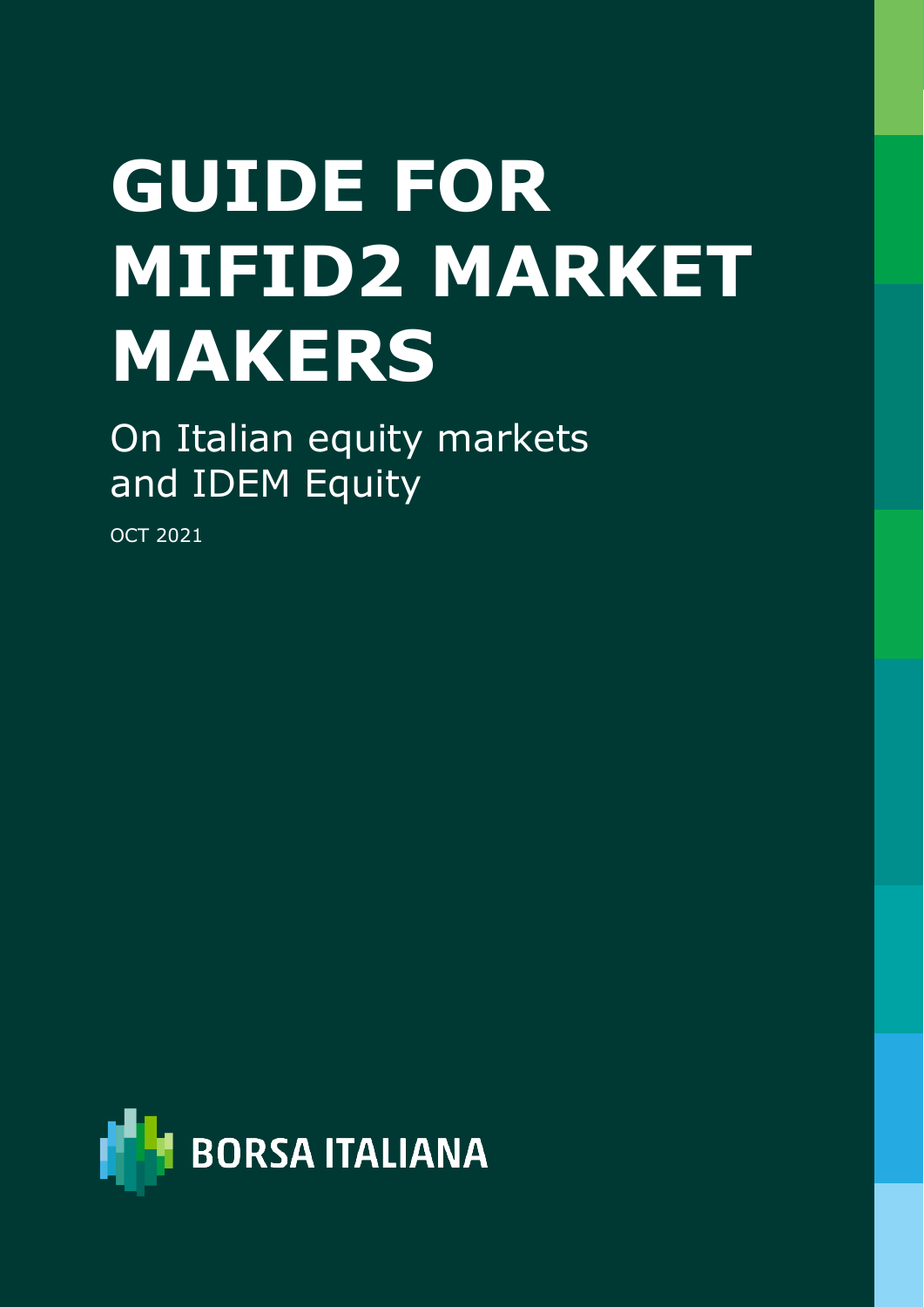## **Equity Markets**

| <b>Quoting obligation</b>                                | Continuous trading only                                                                                                                                                                                                                                                                                                                                         |
|----------------------------------------------------------|-----------------------------------------------------------------------------------------------------------------------------------------------------------------------------------------------------------------------------------------------------------------------------------------------------------------------------------------------------------------|
| <b>Daily compliance</b><br>rate                          | 50%                                                                                                                                                                                                                                                                                                                                                             |
| <b>Quote vs. Order</b>                                   | Quotes and/or standard orders                                                                                                                                                                                                                                                                                                                                   |
| <b>Obligations during</b><br>normal market<br>conditions | Maximum spread<br>Minimum quantity<br>$\bullet$<br>Comparable size                                                                                                                                                                                                                                                                                              |
| <b>Maximum spread</b>                                    | The calculation of the spread compares bid and ask Volume-<br>$\bullet$<br>Weighted-Average-Spread taking into consideration all<br>market maker's quotes and/or orders, considering them up<br>to the quantity corresponding to the minimum obligation<br>The value of the maximum spread is defined in the Guide<br>to the Parameters per each market/segment |
| <b>Minimum quantity</b>                                  | It is calculated by summing up all of the market maker's<br>quotes and/or orders visible quantities, considering them up<br>to the quantity corresponding to the minimum obligation<br>The value of the minimum quantity is defined in the<br>$\bullet$<br>Guide to the Parameters per each market/segment                                                      |
| <b>Comparable size</b>                                   | It is calculated by summing up all of the market maker's<br>$\bullet$<br>quotes and/or orders visible quantities, considering them up<br>to the quantity corresponding to the minimum obligation<br>Max (Total Buy Quantity, Total Sell Quantity) = Max<br>Min (Total Buy Quantity, Total Sell Quantity) = Min<br>If ( $Min < (Max / 2)$ ) then test has failed |
| <b>Stressed market</b><br>conditions<br>obligations      | Agreement: regular obligations<br>Scheme: reduced obligations (spread obligation is doubled<br>$\bullet$<br>and size obligation is reduced by 50%)                                                                                                                                                                                                              |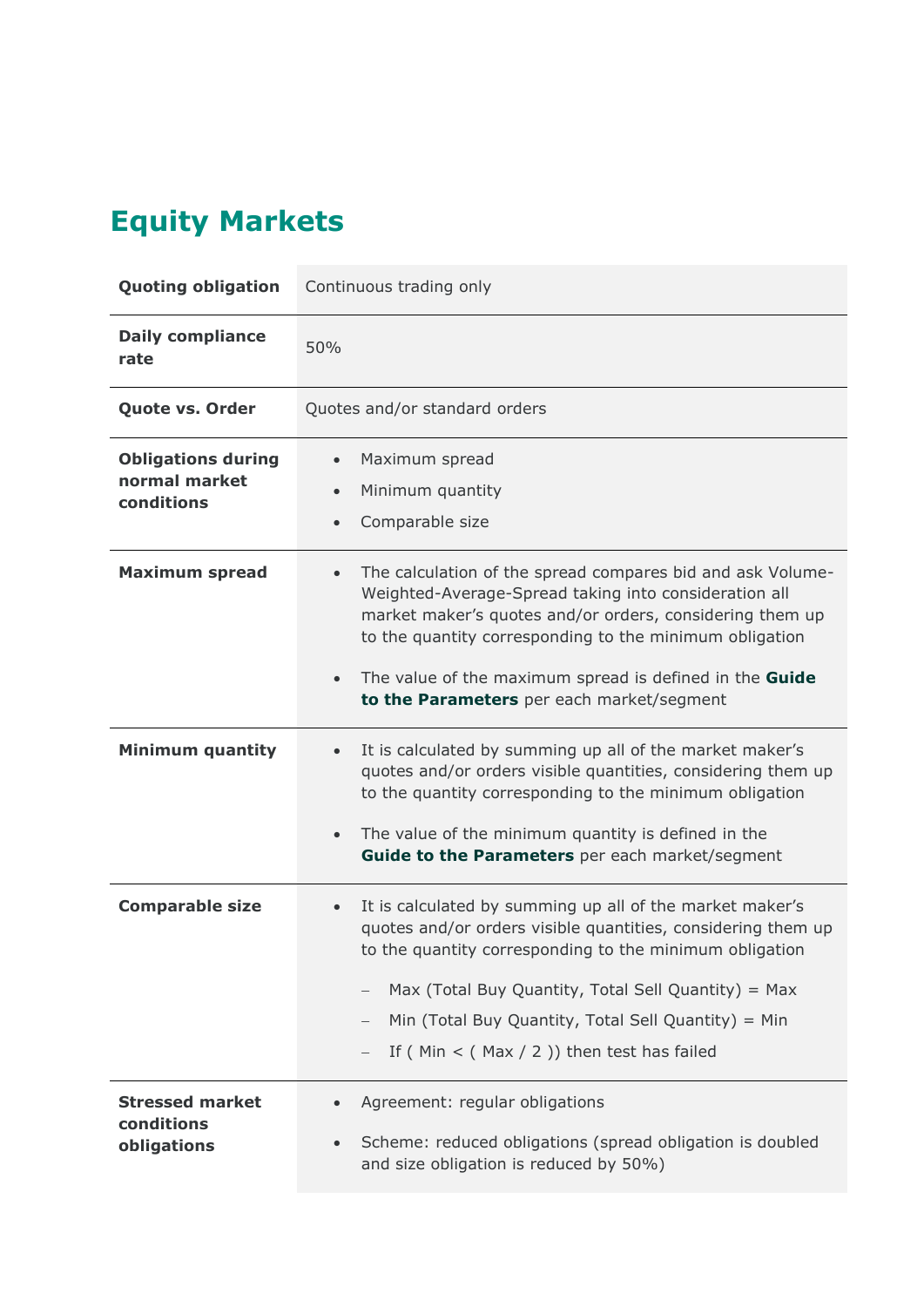## **IDEM Equity**

| <b>Quoting obligation</b>                                | Continuous trading only                                                                                                                                                                                                                                 |
|----------------------------------------------------------|---------------------------------------------------------------------------------------------------------------------------------------------------------------------------------------------------------------------------------------------------------|
| <b>Daily compliance</b><br>rate                          | 50%                                                                                                                                                                                                                                                     |
| Quote vs. Order                                          | Quotes and/or standard orders                                                                                                                                                                                                                           |
| <b>Obligations during</b><br>normal market<br>conditions | Maximum spread<br>$\bullet$<br>Minimum quantity<br>$\bullet$<br>Comparable size<br>$\bullet$                                                                                                                                                            |
| <b>Maximum spread</b>                                    | The calculation of the spread compares bid and ask Volume-<br>$\bullet$<br>Weighted-Average-Spread taking into consideration all<br>market maker's quotes and/or orders, considering them up<br>to the quantity corresponding to the minimum obligation |
|                                                          | The value of the maximum spread is defined in the<br>$\bullet$<br><b>Instructions accompanying the Rules of the Markets</b><br>organised and managed by Borsa Italiana per each<br>contract                                                             |
| <b>Minimum quantity</b>                                  | It is calculated by summing up all of the market maker's<br>$\bullet$<br>quotes and/or orders visible quantities, considering them up<br>to the quantity corresponding to the minimum obligation                                                        |
|                                                          | The value of the minimum quantity is defined in the<br>$\bullet$<br>Instructions accompanying the Rules of the Markets<br>organised and managed by Borsa Italiana per each contract                                                                     |
| <b>Comparable size</b>                                   | It is calculated by summing up all of the market maker's quotes<br>and/or orders visible quantities, considering them up to the<br>quantity corresponding to the minimum obligation                                                                     |
|                                                          | Max (Total Buy Quantity, Total Sell Quantity) = Max<br>$\bullet$                                                                                                                                                                                        |
|                                                          | Min (Total Buy Quantity, Total Sell Quantity) = Min<br>$\bullet$                                                                                                                                                                                        |
|                                                          | If ( $Min < (Max / 2)$ ) then test has failed<br>$\bullet$                                                                                                                                                                                              |
| <b>Stressed market</b>                                   | Agreement: regular obligations<br>$\bullet$                                                                                                                                                                                                             |
| conditions<br>obligations                                | Scheme: reduced obligations (spread obligation is doubled<br>$\bullet$<br>and size obligation is reduced by 50%)                                                                                                                                        |